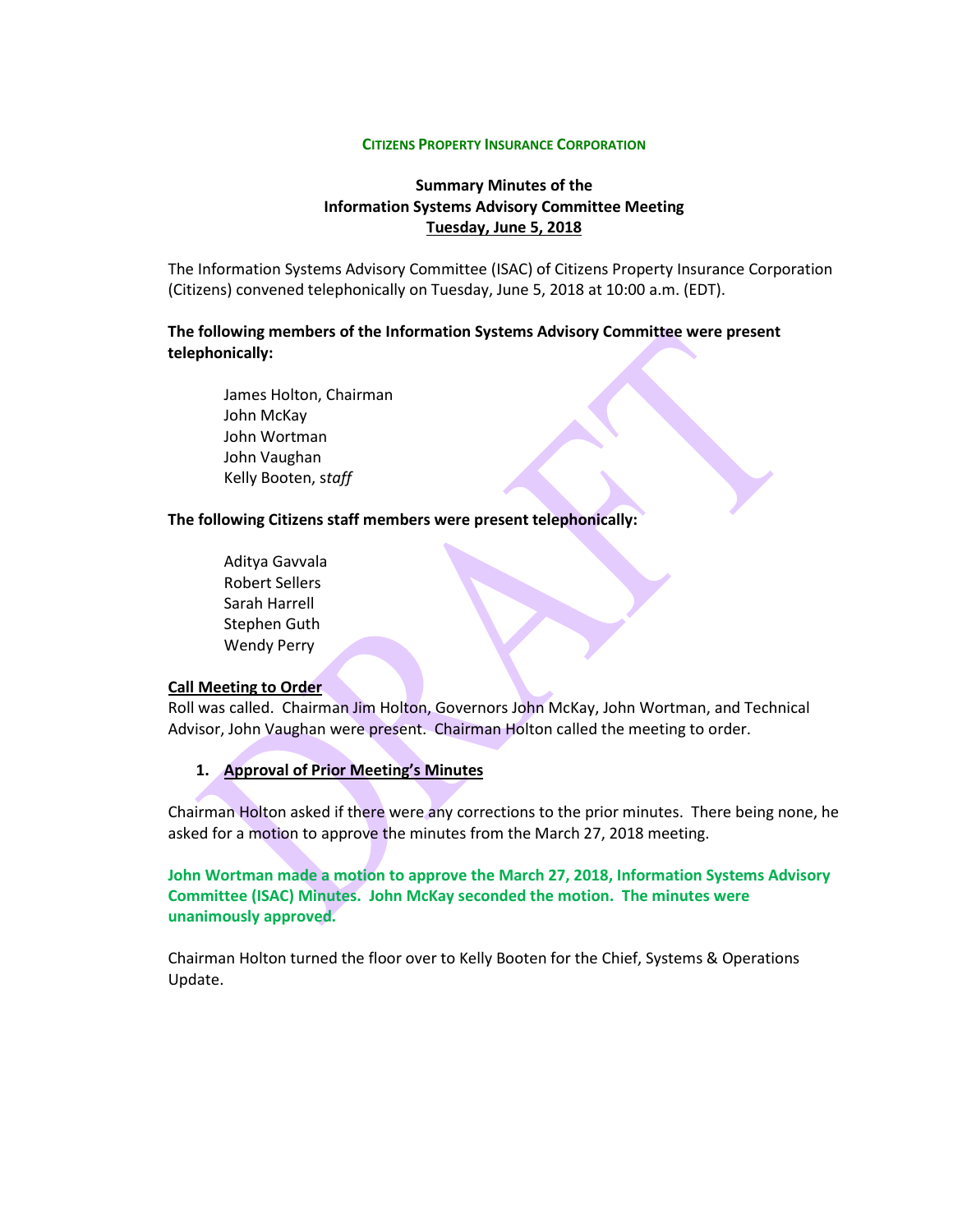# **2. Chief, Systems & Operations Update**

**Kelly Booten:** Good morning. Kelly Booten, Chief - Systems and Operations, for the record. Today I have a few updates to report. A customer portal update, an IT audit update and an introduction to the action and consent items.

In March, the new MyPolicy Portal was implemented replacing the former ManageMyPolicy to provide enhanced claim information. As of May  $31<sup>st</sup>$ , there were 25,208 registered policyholders. We have a marketing campaign underway to promote the MyPolicy Portal to drive up adoption. That project is also reported through the Consumer Services Committee so this will be the last report I do at this Committee. Version two of that functionality is being released on June 20th, with First Notice of Loss capability for policyholders to submit their own claims, and then additional capability will be added over time.

As far as audit findings, we have two open item findings that we are working. Remediation work within the internal network identified as a result of the independent network assessment continues to progress as planned, and is on schedule for completion in phases by the end of this year. In addition, the process and control improvements that are related to the Third Party Access Audit have initiated and are also on schedule for completion by the target completion date.

Today we have two action items and one consent item that Aditya will cover. All are budgeted items with no additional new spend requested.

I apologize for the last minute change. We received an update on the System Administrator Services item and had to change it from a consent item to an action item after further review by legal because it was procured as a sole source. We are going to add a step between now and the Board meeting to tidy up the sole source solicitation for that, and then bring it forward to the Board meeting. This Action Item will be contingent upon that happening and Aditya will read all of that in his update. That concludes my report.

**Chairman Holton:** Thank you, Kelly. Any questions for Kelly? Next the Chair recognizes Sarah Harrell to provide a Centerpoint update.

# **3. Centerpoint Update**

**Sarah Harrell:** For the record, Sarah Harrell, Director with Enterprise Programs. The materials for the Centerpoint update are behind tab three in your booklet. Slide two is the now very familiar overall timeline for all phases. Phases two and four, the Advanced Procurement and ACM phases have officially concluded since our last meeting.

We have had one minor timeline revision. Phase 5, which was Advanced HCM, has been broken into two phases due to a product switch for our learning management tool. Oracle Learn will now be our learning management tool in lieu of Taleo Learn, and by splitting this phase into two phases we didn't hinder the deployment of the HCM functionality, we just had a slight delay for product provisioning, et cetera and will deploy the Oracle Learn in a separate phase.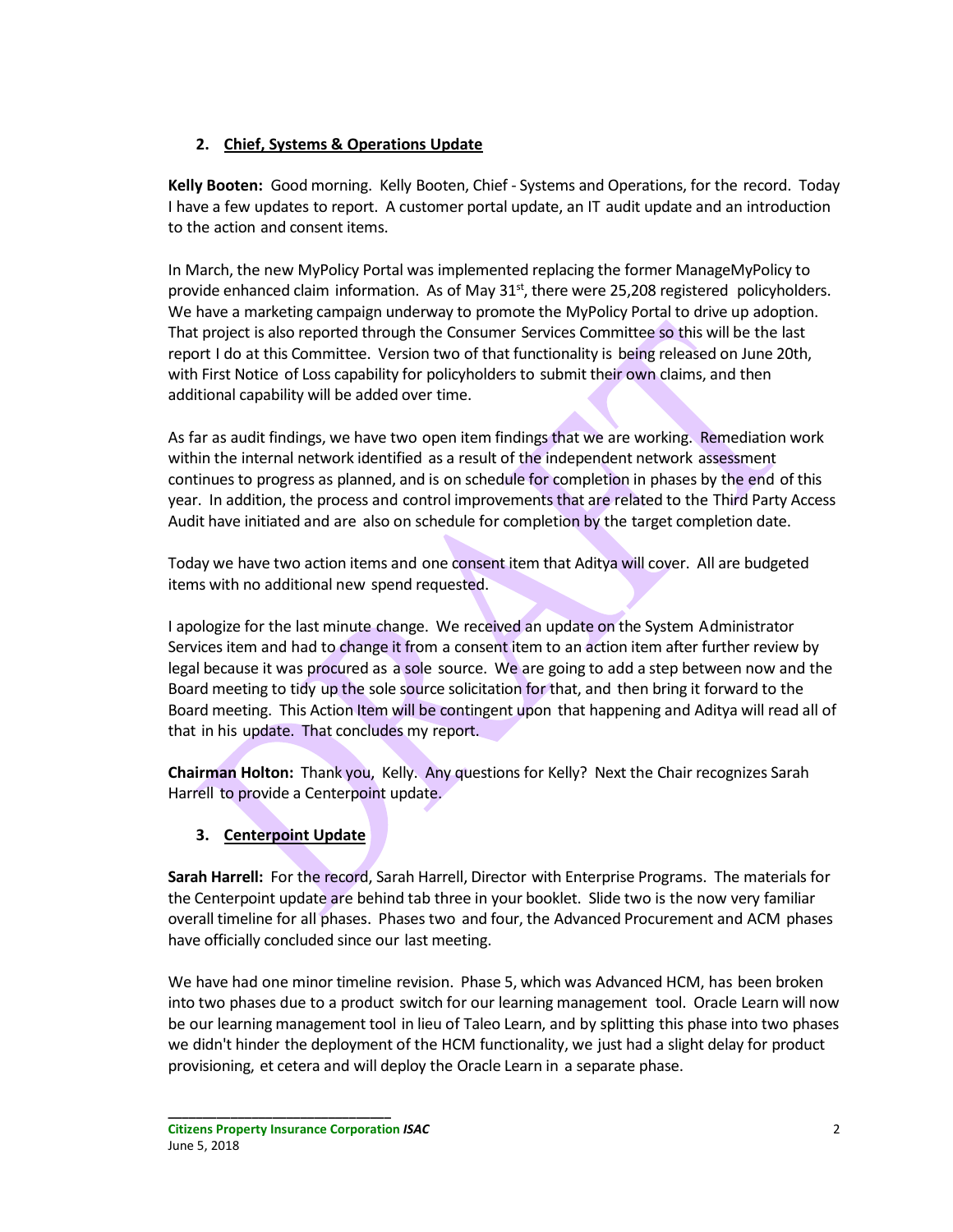Slide three provides you a little more detail on the drivers, the cost and the impacts of the product switch and the timeline revision. If you will notice in the revised timeline, it is unbundled, but as I said, the learning management component is a separate phase so that we can deploy the HCM functionality as planned and deliver the learning management piece about a month later.

The primary drivers for the switch to Oracle Learn is that Oracle Learn is Oracle's now preferred learning management tool versus Taleo Learn which was their previous tool. The secondary driver was a co-licensing offer that Oracle provided at no additional product or licensing costs for customers making the switch before production implementation. It also precluded us potentially doing some type of conversion in the future if we decided to the switch to the product after implementation.

There are some minimal implementation costs from our implementation partner, but we found those to be very, very reasonable at about \$32,000. That was the piece that sealed the decision to make the product switch, and with the four program sponsors approval we made the business decision to make the switch and split delivery into two phases.

Slides four and five are the milestone status for the remaining three phases that are all currently active – Phase 3, which is the planning and budget cloud service, and Phases 5 and 5a, as I just discussed. There are no remarkable issues with any of those three phases. They are on track for delivery as planned and, at long last, the program end is in sight. And I can tell you there is a collective sigh of relief coming.

Slide six is, again, the very familiar approved action item for the spend of this 10-year contract. Slide seven is the projected spend for the two-year implementation period.

Again, as we have discussed in previous meetings, this is a fixed priced contract so software licenses, subscription services, and the implementation services are on a fixed schedule and are proceeding as planned. That spend is updated in teal on the chart on slide seven. The only real variables are our two contingency fund buckets. We have \$2.1 million allocated for contingency spend and to-date we have spent about \$1.18 million, 58 percent, well within the limits of our spend. We have about \$877,000 left in the contingency fund. There is an action item today that Aditya Gavvala will be presenting for Oracle Managed Services that will consume an additional \$182,000 of the contingency funds.

Slide eight is the projected spend for the remaining seven years of the contract after implementation - again, fixed price payment of fees.

That concludes my update. I would be happy to take any questions.

**Chairman Holton**: Any questions for Sarah? Okay, Sarah, thank you so much for that update. The Chair now recognizes Robert Sellers to provide the Disaster Recovery and Business Continuity updates.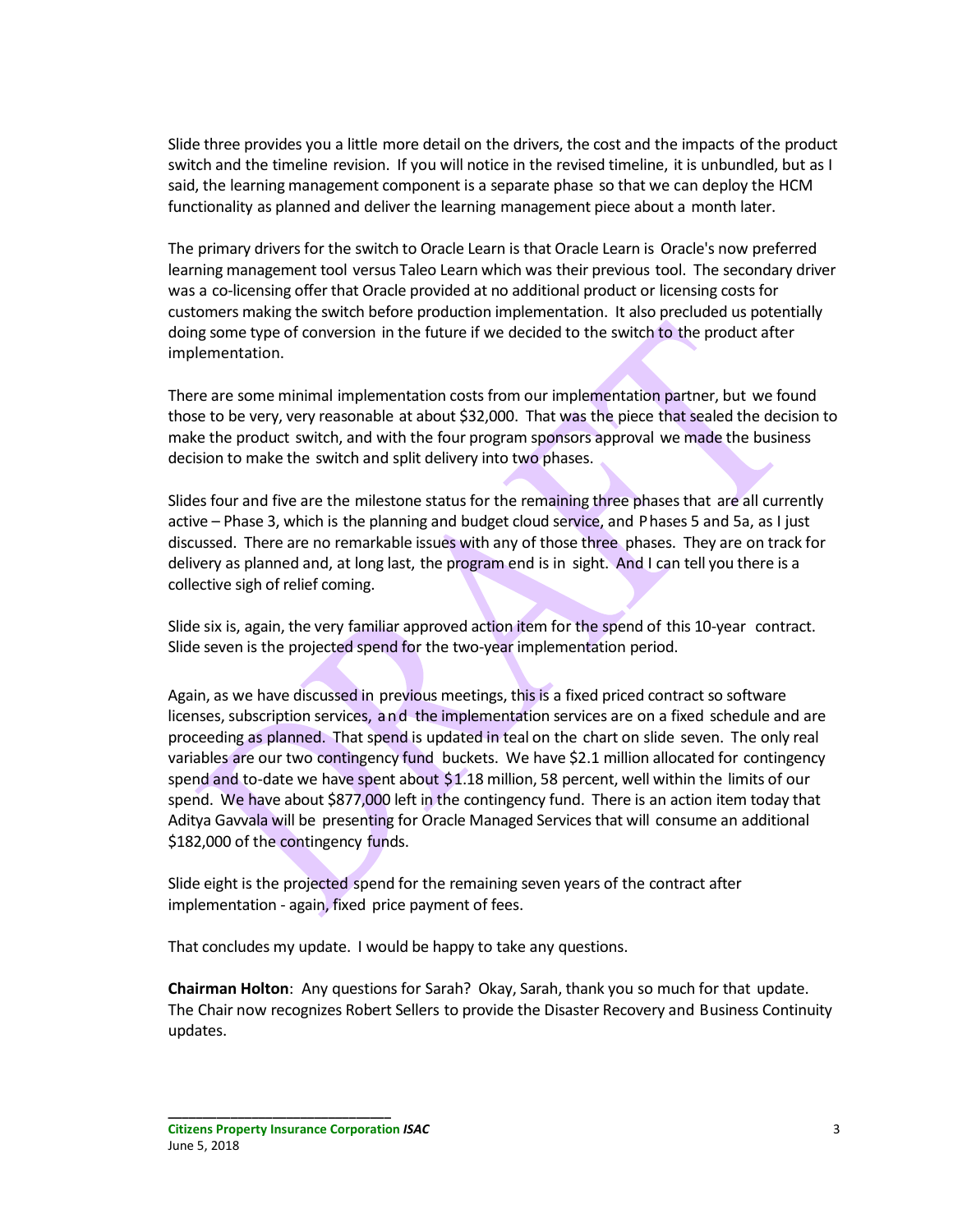# **4. Disaster Recovery/Business Continuity Updates**

**Robert Sellers:** Good morning, Governors, Robert Sellers, Vice President and Chief Technology Officer. The Disaster Recovery Strategy Implementation Program is currently on budget and still delivering with a high quality on the deliverables. As Sarah indicated I would like to echo her, at long last the end of this project is in sight.

Unfortunately, we have had one shift on page 3 of the actual move dates. We were targeting the middle of June and we have revised those dates due to some deliveries of some network services from our State of Florida network services program. They were delivered to the wrong suite. They corrected that activity and we have rescheduled the move to the middle of July, at this point.

We anticipate that time frame holding. It will take us approximately 72 hours to move the center. The existing center is still operational and running and will be up until the day of the move. So we will remain in protected state there, and after the move on the 13th, we anticipate that we will have full validation of the center through appropriate testing, different DR activities, so that by 07/30, we declare that center fully operational and tested.

On day of the move we expect those systems to be available and operational, but we will be running a full exercise at the end of the month.

That concludes the status of the Disaster Recovery Program. Karen Wittlinger from the Office of Internal Audit here at Citizens has been doing an advisory service for us on this particular project. She has submitted a report that will be forthcoming at the upcoming Audit Committee but there were no significant issues in that at this time.

Are there any questions with respect to the Disaster Recovery Center movement? Okay.

Hearing none, I'll move to the Business Continuity Management Workspace and Resource Strategy activity. Governors, I have included several slides here of information that you have seen prior.

We did get the recommendation from the ISAC to the Board of Governors on March 27th. The recommendation to approve a contract with Agility for these services. The approval was given at the April Board meeting, and we recently concluded, in May, the contract with Agility. Further due diligence was done with the vendor and with other outside resources and we felt comfortable in proceeding with the contract.

Project managers were assigned from both organizations and we have had a kick off meeting at this time with our project managers and other associated staff and individuals. The completion timeline on this -- which is to have both the brick and mortar component of this, meaning that we can move into buildings here in Jacksonville, alternative buildings, are to have our mobile space in position to be delivered at locations around Florida – is scheduled to be August 15th of this year.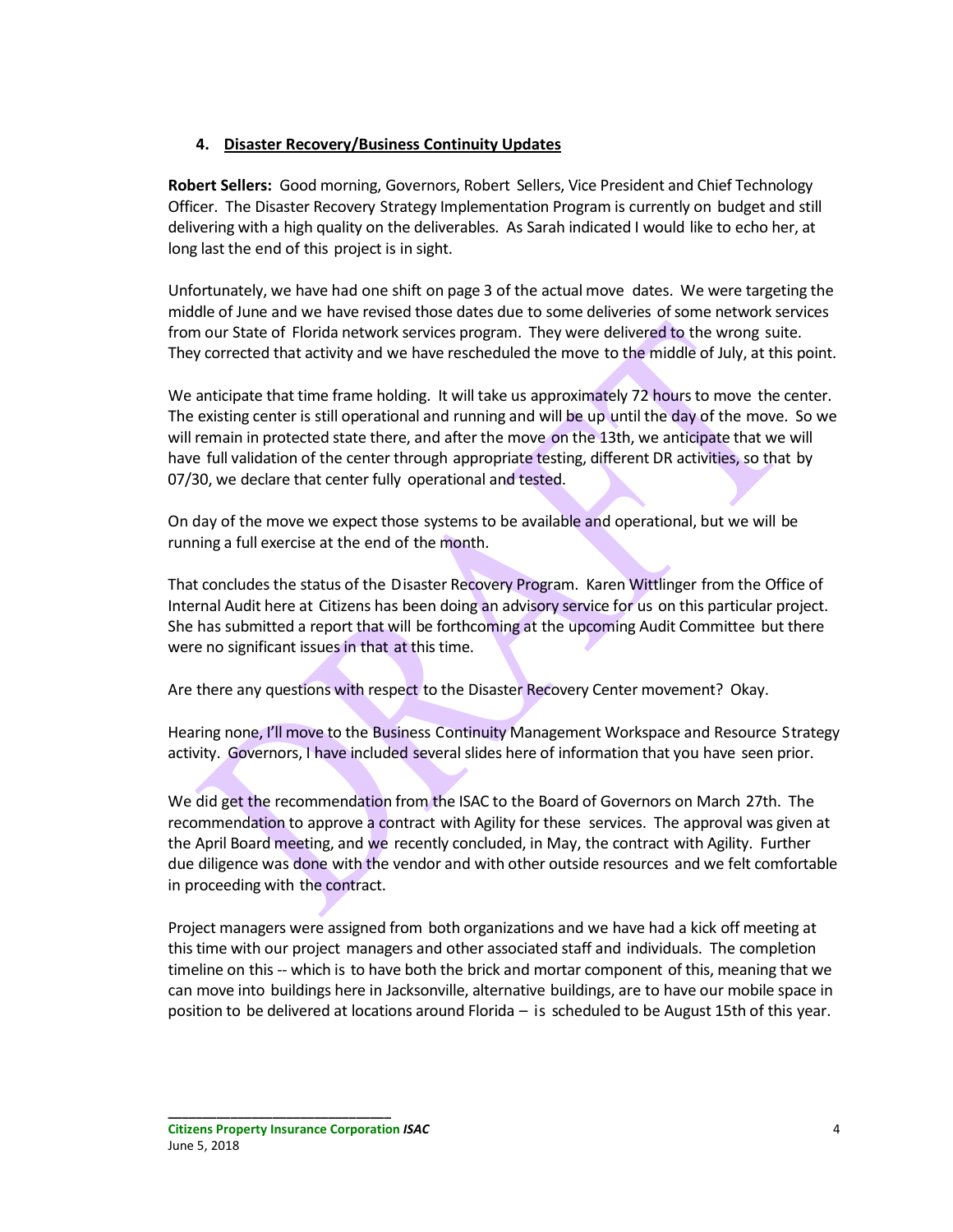On page 4, again, just a quick overview of the process having to do with the use of this technology from declaration all the way through the recovery and post recovery activities - just a very high level timeline type of activities.

And then on page 5 you have the specific capabilities that have been contracted for through this program. And with that, that concludes my remarks on this program.

If anyone has any questions, I would be happy to take them.

**Chairman Holton**: Thank you, Robert. Any questions for Robert? Again, thanks for that update. Next the Chair will recognize Aditya Gavvala to introduce the Centerpoint managed cloud support services and the ACS action item.

### **5. Action Items**

## **a. Centerpoint Managed Cloud Support Services – Oracle Advanced Customer Services (ACS)**

**Aditya Gavvala:** Hello, good morning, everybody. My name is Aditya Gavvala. I am the VP of IT Services and Delivery for the record. The Action Item for Centerpoint is in tab five.

As Sarah mentioned, the Centerpoint project is expected to complete in August 2018. We have come to realize that the maintenance of the system for the already implemented modules is more involved than anticipated. Citizens' current production support team is consumed by the demands of ongoing implementation, post production support and keeping up with the mandatory product updates from the vendor.

Citizens believes it is prudent to outsource a portion of these serviced.

Managed Cloud Support services provided by Oracle ACS includes product support, product upgrade advisory and assistance, and other maintenance support services that might be needed.

The action item requests Citizens Board of Governors approval to authorize staff to enter into a contract with DLT Solutions, LLC to procure Oracle ACS Managed Cloud Support services for an initial six-month contract period beginning July 1st, 2018.

The estimated spend is \$181,806.77. Funding for this action item was already approved in June 2016 Action Item. There are sufficient contingency funds in that action item to cover the spend.

If there are no questions may I go for the recommendation?

**Chairman Holton**: Yes, please.

**Aditya Gavvala**: Staff requests that Citizens Information Systems Advisory Committee approve and recommend Citizens Board of Governors approve the purchase of Oracle ACS Managed Cloud Support from DLT Solutions, LLC via the DMS Approved Alternate Contract Source Contract No.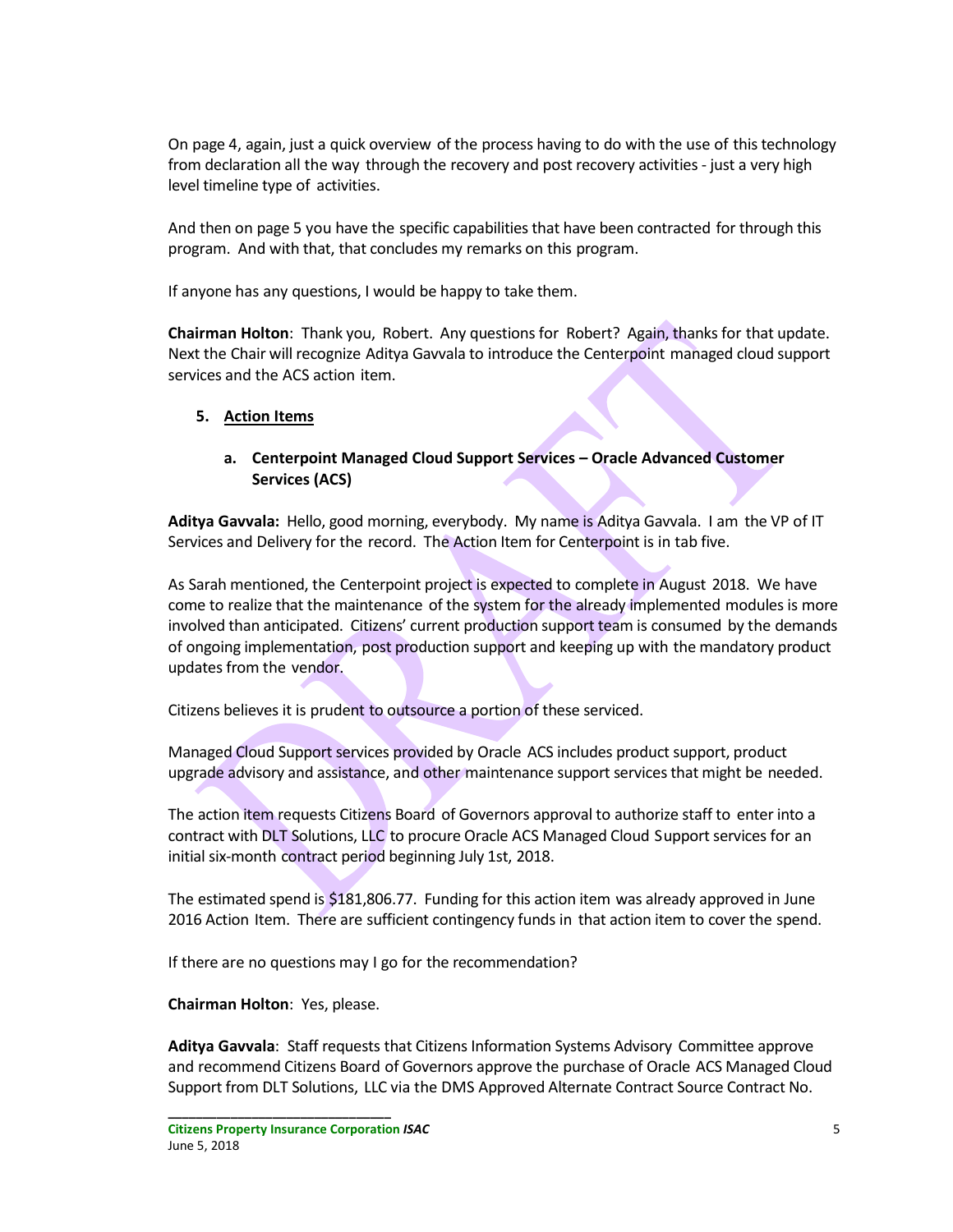81112000-US-16-ACS for the six months in the amount of \$181,806.77, and authorize staff to take any appropriate or necessary actions consistent with this action item.

**Chairman Holton**: I will entertain a motion on this action item.

**John Wortman made a motion to approve the Centerpoint Managed Cloud Support Services – Oracle Advanced Customer Services (ACS) Action Item. John Vaughan seconded the motion. All were in favor. Motion carried.**

**Chairman Holton**: Aditya, you are still further recognized and we are changing, as I understand it, agenda item 6-B actually becomes 5-B now and is an Action Item.

### **b. System Administrator Services**

**Aditya Gavvala**: Yes. Thank you, Governors. I am going to draw your attention to tab six, beginning with internet services, contract number 13-120035-02. My apologies. I am going to switch to the systems administrative service contract number 08-0061.

**Chairman Holton**: And just so everyone understands, there was a brief change in terms of a sole sourcing here. Kelly, do you want to just briefly go over that again for the benefit of the members?

**Kelly Booten:** Sure. This one, back in 2013, was procured through a sole source. It is really just a continuing storage of our legacy data for commercial policies that were on the CSC system prior to the Core Project.

We haven't shut down that legacy data look up and archival, yet, which we had planned to do within the next year. The contract itself already had an extension in it that was based upon a ramp down in services.

That was not in sync with the action item that had an end date of December 31st, 2017. So we wanted to extend that service and Aditya will go into that extension time frame, but in reviewing it one more time yesterday we realized that we needed to do the single source process and we will do that between now and the Board meeting.

So this has been turned into an action item and the action item recommendation will be contingent upon the successful single source process that we will initiate today or tomorrow.

**Chairman Holton**: Got you. Thank you. Any questions for Kelly about the procedural aspects of this? Okay. Thanks, okay, you can proceed then, with the action item.

**Aditya Gavvala:** Okay, so with that background, may I go for the recommendation?

**Chairman Holton**: Yes, please.

**Citizens Property Insurance Corporation** *ISAC* 6 June 5, 2018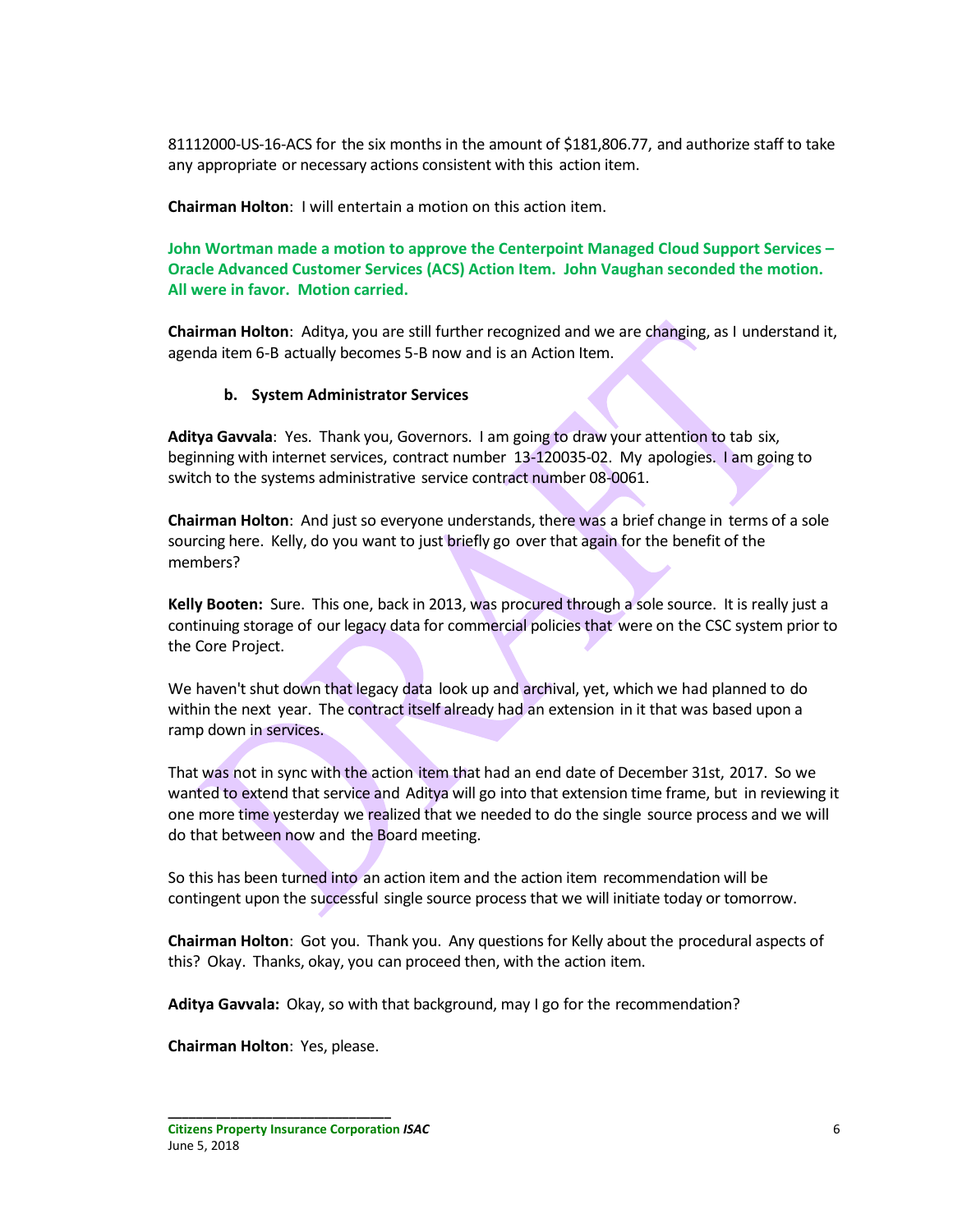**Aditya Gavvala:** Okay. Staff requests that Citizens Information Advisory Committee approve and recommend to the Citizens Board of Governors approve the continuation of services procured via single source approved by Citizens Board of Governors in December 2012, for an additional fourteen (14) months for the period of January 1, 2018, through February 28, 2019; approve the use of funds approved by Citizens Board of Governors in December 2012, for an additional fourteen (14) months for the period of January 1, 2018 through February 28, 2019, contingent upon the successful award of the single source; and authorize the staff to take any appropriate or necessary actions consistent with this action item.

**Chairman Holton**: Thank you. Is there a motion on this action item?

**John McKay made a motion to approve the System Administrator Services Action Item and John Wortman seconded the motion. All were in favor. Motion carried.**

- **6. Consent Items**
	- **a. Internet Network Services**

**Chairman Holton**: Aditya, please continue on now to the reversed consent item.

**Aditya Gavvala:** Okay. Thank you. So I am on tab six now, Internet Network Services, contract number 13-120035-02. Level 3 Communications provides critical internet services for the Jacksonville office.

On March 22, 2013, Citizens Board of Governors authorized expenditures for the services under the contract, including option of renewals, in the amount of \$228,705. Citizens has consumed more services from Level 3 than the anticipated spend due to a variety of factors, such as consolidation of the Everbank Center in downtown, that required an additional backup circuit to the Citizens offsite data center. Also, the taxes and surcharges were not included in the previous action item that was already approved.

Level 3 provides critical back up circuits. Citizens could not have conducted its business without these critical internet services. To-date, the amount of additional spending is \$24,067. This consent item requests approval of funding for the \$24,067 in additional spending to-date and also the authority to pay another \$122,198 to continue the services through April 24th, 2020.

And this is already budgeted in 2018, and for the remaining term will be budgeted in the future years.

If there are no questions may I go for the recommendation?

**Chairman Holton**: Please do.

**Aditya Gavvala:** Staff request that Citizens Information Services Advisory Committee approve and recommend to Citizens Board of Governors approve funding for additional expenditures under the